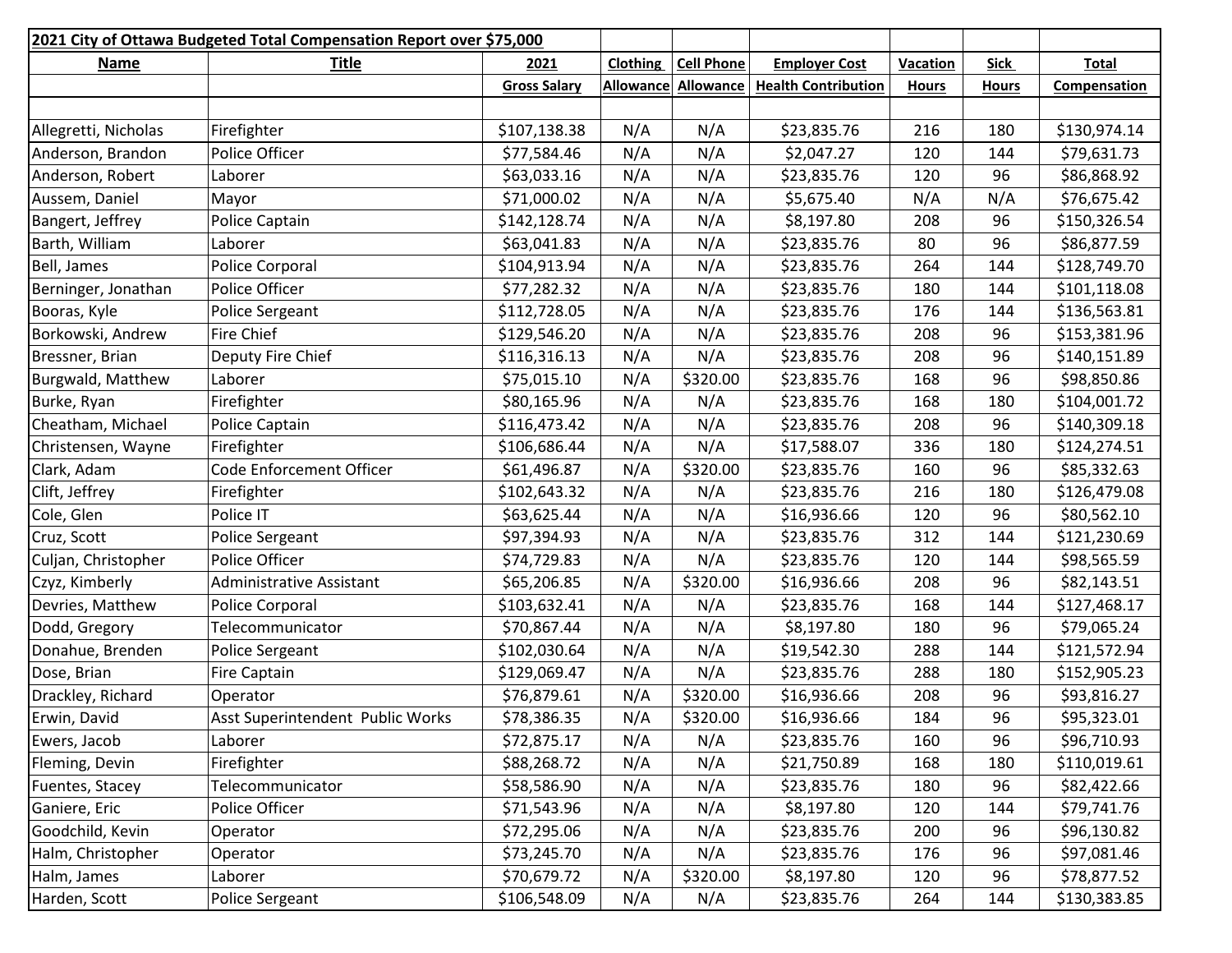| <b>Name</b>          | <b>Title</b>                         | 2021                | <b>Clothing</b> | <b>Cell Phone</b>          | <b>Employer Cost</b>       | <b>Vacation</b> | <b>Sick</b>  | <b>Total</b> |
|----------------------|--------------------------------------|---------------------|-----------------|----------------------------|----------------------------|-----------------|--------------|--------------|
|                      |                                      | <b>Gross Salary</b> |                 | <b>Allowance Allowance</b> | <b>Health Contribution</b> | <b>Hours</b>    | <b>Hours</b> | Compensation |
|                      |                                      |                     |                 |                            |                            |                 |              |              |
| Hilton, Joseph       | Police Officer                       | \$87,944.92         | N/A             | N/A                        | \$23,835.76                | 180             | 144          | \$111,780.68 |
| Hinkelman, Brady     | Laborer                              | \$62,641.34         | N/A             | N/A                        | \$18,623.91                | 80              | 96           | \$81,265.25  |
| Hooper, Charles      | Telecommunicator                     | \$63,532.56         | N/A             | N/A                        | \$23,835.76                | 120             | 144          | \$87,368.32  |
| Hopkins, Stephen     | Police Officer                       | \$81,226.35         | N/A             | N/A                        | \$23,835.76                | 160             | 144          | \$105,062.11 |
| Hoster, Marc         | Police Corporal                      | \$97,485.76         | N/A             | N/A                        | \$8,197.80                 | 252             | 144          | \$105,683.56 |
| Jobst, Adam          | Police Officer                       | \$90,410.91         | N/A             | N/A                        | \$22,202.02                | 120             | 144          | \$112,612.93 |
| Johnson, Bryce       | Fire Lieutenant                      | \$123,040.47        | N/A             | N/A                        | \$23,835.76                | 216             | 180          | \$146,876.23 |
| Johnson, Garry       | Police Officer                       | \$147,446.63        | N/A             | N/A                        | \$18,138.72                | 312             | 144          | \$165,585.35 |
| Johnson, Ronald      | Operator                             | \$72,936.16         | N/A             | N/A                        | \$16,936.66                | 168             | 96           | \$89,872.82  |
| Jones Jr., William   | Maintenance                          | \$83,712.46         | N/A             | \$320.00                   | \$23,835.76                | 184             | 96           | \$107,548.22 |
| Kazmierczak, Joshua  | Maintenance                          | \$64,087.67         | N/A             | N/A                        | \$23,835.76                | 80              | 96           | \$87,923.43  |
| Koppen, Tamara       | <b>Community Dev Specialist</b>      | \$73,505.75         | N/A             | \$320.00                   | \$23,835.76                | 184             | 96           | \$97,341.51  |
| Kuhn, Stephen        | Asst Superintendent Public Works     | \$74,203.58         | N/A             | \$320.00                   | \$16,285.25                | 208             | 96           | \$90,488.83  |
| Lair, Cameron        | Firefighter                          | \$109,917.41        | N/A             | N/A                        | \$23,835.76                | 216             | 180          | \$133,753.17 |
| Lee, Randy           | Operator                             | \$77,155.08         | N/A             | N/A                        | \$21,182.26                | 200             | 96           | \$98,337.34  |
| Lucas, Deborah       | Telecommunicator                     | \$74,224.53         | N/A             | N/A                        | \$21,561.28                | 176             | 96           | \$95,785.81  |
| McCleary, Alec       | Firefighter                          | \$73,009.08         | N/A             | N/A                        | \$8,197.80                 | 120             | 180          | \$81,206.88  |
| McDonald, Jordan     | Firefighter                          | \$76,603.73         | N/A             | N/A                        | \$23,399.95                | 168             | 180          | \$100,003.68 |
| McLaughlin, Andrew   | Police Officer                       | \$92,829.19         | N/A             | N/A                        | \$23,835.76                | 176             | 144          | \$116,664.95 |
| Mills, Michael       | <b>Fire Captain</b>                  | \$102,245.22        | N/A             | N/A                        | \$23,835.76                | 264             | 180          | \$126,080.98 |
| Moore, Aron          | Maintenance                          | \$66,189.14         | N/A             | N/A                        | \$23,835.76                | 120             | 96           | \$90,024.90  |
| Moore, Josh          | Maintenance                          | \$56,815.38         | N/A             | N/A                        | \$23,835.76                | 80              | 96           | \$80,651.14  |
| Munks, Shelly        | <b>City Clerk</b>                    | \$82,944.07         | N/A             | \$320.00                   | \$16,936.66                | 200             | 96           | \$99,880.73  |
| Najdanovich, Matthew | Police Officer                       | \$99,045.65         | N/A             | N/A                        | \$16,936.66                | 180             | 144          | \$115,982.31 |
| Nelson, Randy        | Police officer                       | \$101,496.58        | N/A             | N/A                        | \$23,835.76                | 176             | 144          | \$125,332.34 |
| Nelson, Stephanie    | Police Officer                       | \$86,700.84         | N/A             | N/A                        | \$0.00                     | 240             | 144          | \$86,700.84  |
| Newbury, Christian   | Firefighter                          | \$100,447.00        | N/A             | N/A                        | \$23,835.76                | 168             | 180          | \$124,282.76 |
| Niewinski, Jacob     | Fire Lieutenant                      | \$97,977.98         | N/A             | N/A                        | \$23,835.76                | 168             | 180          | \$121,813.74 |
| Nilles, Robert       | Police Sergeant                      | \$120,770.81        | N/A             | N/A                        | \$23,835.76                | 300             | 144          | \$144,606.57 |
| Noble, David         | <b>Economic Development Director</b> | \$126,458.33        | N/A             | \$320.00                   | \$23,835.76                | 184             | 96           | \$150,294.09 |
| Ocepek, Casey        | Laborer                              | \$66,444.91         | N/A             | N/A                        | \$23,835.76                | 80              | 96           | \$90,280.67  |
| Pender, Wesley       | Police Corporal                      | \$96,753.92         | N/A             | N/A                        | \$23,835.76                | 252             | 144          | \$120,589.68 |
| Pouk, Brian          | Laborer                              | \$60,387.98         | N/A             | N/A                        | \$16,936.66                | 80              | 96           | \$77,324.64  |
| Reynolds, Kevin      | Police Corporal                      | \$103,166.95        | N/A             | N/A                        | \$23,835.76                | 120             | 144          | \$127,002.71 |
| Ricci, Davidde       | Laborer                              | \$58,366.66         | N/A             | N/A                        | \$23,835.76                | 120             | 96           | \$82,202.42  |
| Riva, Louis          | Police Officer                       | \$104,637.70        | N/A             | N/A                        | \$23,835.76                | 300             | 144          | \$128,473.46 |